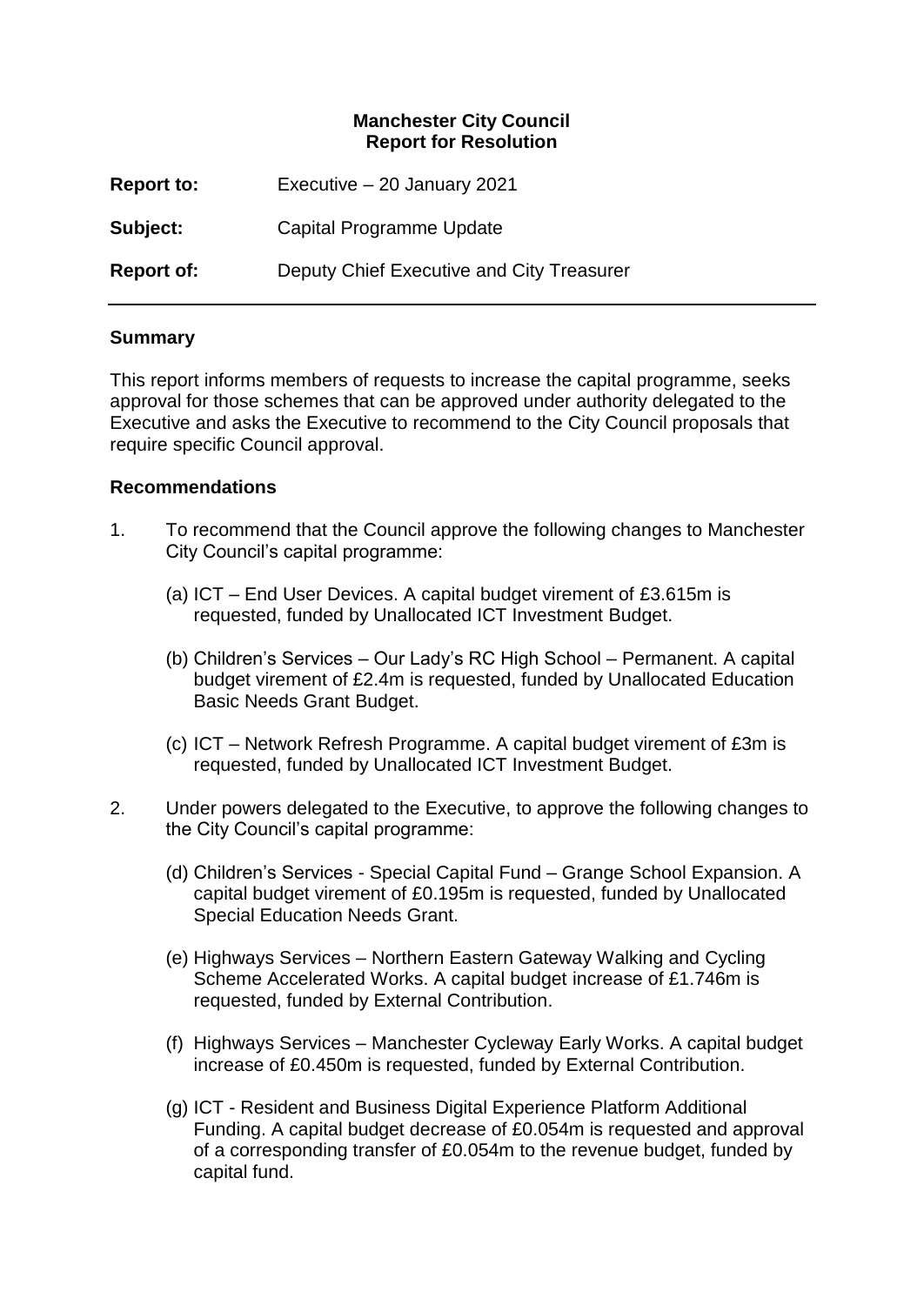- 3. To approve Highways funding strategy to progress accelerated works
- 4. To note increases to the programme of £2.060m as a result of delegated approvals.
- 5. To note update on Public Sector Decarbonisation Scheme Bid
- 6. To note update on Medieval Quarter and Glade of Light Memorial project
- 7. To note update on The Factory Cultural Recovery Fund Grant

#### **Wards Affected -** Various

**Environmental Impact Assessment** - the impact of the decisions proposed in this report on achieving the zero-carbon target for the city

All capital projects are reviewed throughout the approval process with regard to the contribution they can make to Manchester being a Zero-Carbon City. Projects will not receive approval to incur costs unless the contribution to this target is appropriate.

| Our Manchester Strategy outcomes                                                                                           | <b>Contribution to the strategy</b>                                                                                                                                            |
|----------------------------------------------------------------------------------------------------------------------------|--------------------------------------------------------------------------------------------------------------------------------------------------------------------------------|
| A thriving and sustainable city:<br>supporting a diverse and distinctive<br>economy that creates jobs and<br>opportunities | Contributions to various areas of the<br>economy including investment in ICT<br>services, Housing, and leisure facilities.                                                     |
| A highly skilled city: world class and<br>home-grown talent sustaining the city's<br>economic success                      | Investment provides opportunities for the<br>construction industry to bid for schemes that<br>could provide employment opportunities at<br>least for the duration of contracts |
| A progressive and equitable city:<br>making a positive contribution by<br>unlocking the potential of our<br>communities    | Improvements to services delivered to<br>communities and enhanced ICT services.                                                                                                |
| A liveable and low carbon city: a<br>destination of choice to live, visit, work                                            | Investment in cultural and leisure services<br>and housing.                                                                                                                    |
| A connected city: world class<br>infrastructure and connectivity to drive<br>growth                                        | Through investment in ICT and the City's<br>infrastructure of road networks and other<br>travel routes.                                                                        |

#### **Full details are in the body of the report, along with any implications for**

- Equal Opportunities Policy
- Risk Management
- Legal Considerations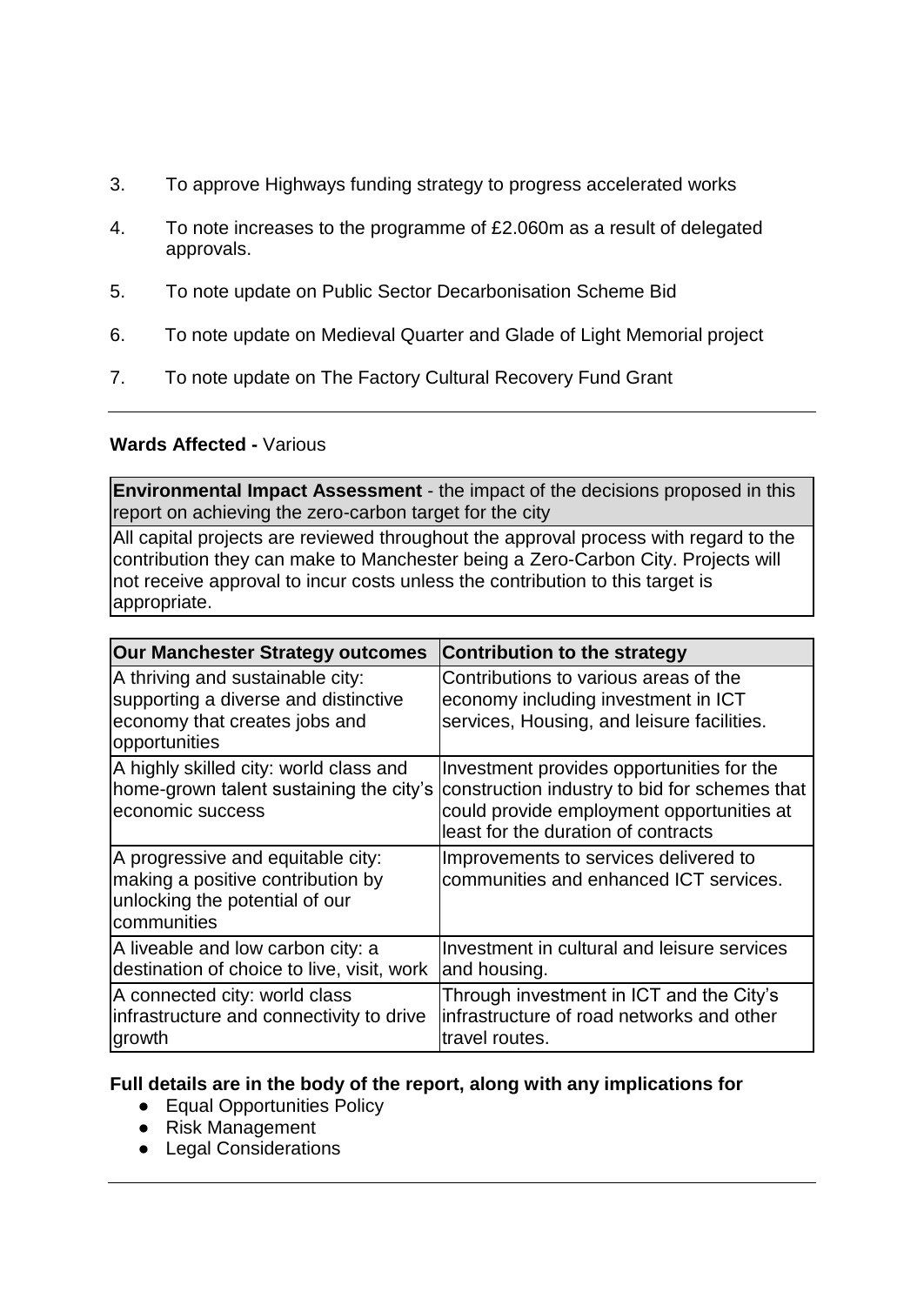#### **Financial Consequences – Revenue**

The recommendations in this report, if approved, will increase the revenue budget by £0.054m as a one-time transfer, funded from a corresponding decrease in the capital budget.

#### **Financial Consequences – Capital**

The recommendations in this report, if approved, will increase Manchester City Council's capital budget by £2.142m across the financial years as detailed in Appendix 1.

#### **Contact Officers:**

| Name:      | <b>Carol Culley</b>                                  |
|------------|------------------------------------------------------|
| Position:  | Deputy Chief Executive and City Treasurer            |
| Telephone: | 0161 234 3406                                        |
| E-mail:    | c.culley@manchester.gov.uk                           |
| Name:      | <b>Tim Seagrave</b>                                  |
| Position:  | Group Finance Lead – Capital and Treasury Management |
| Telephone: | 0161 234 3445                                        |
| E-mail:    | t.seagrave@manchester.gov.uk                         |
| Name:      | <b>Kirsty Cooper</b>                                 |
| Position:  | Principal Finance Manager - Capital                  |
| Telephone: | 0161 234 3456                                        |
| E-mail:    | k.cooper@manchester.gov.uk                           |

#### **Background documents (available for public inspection):**

The following documents disclose important facts on which the report is based and have been relied upon in preparing the report. Copies of the background documents are available up to 4 years after the date of the meeting. If you would like a copy, please contact one of the contact officers above.

Report to the Executive 12<sup>th</sup> February 2020 – Capital Strategy and Budget 2019/20 to 2023/24

Report to the Executive 11th March 2020 - Capital Programme Update

Report to the Executive 3rd June 2020 – Capital Programme Update

Report to the Executive  $3<sup>rd</sup>$  July 2020 – Capital Programme Update

Report to the Executive 29<sup>th</sup> July 2020 - Capital Programme Update and Capital Budget Monitoring 2020/21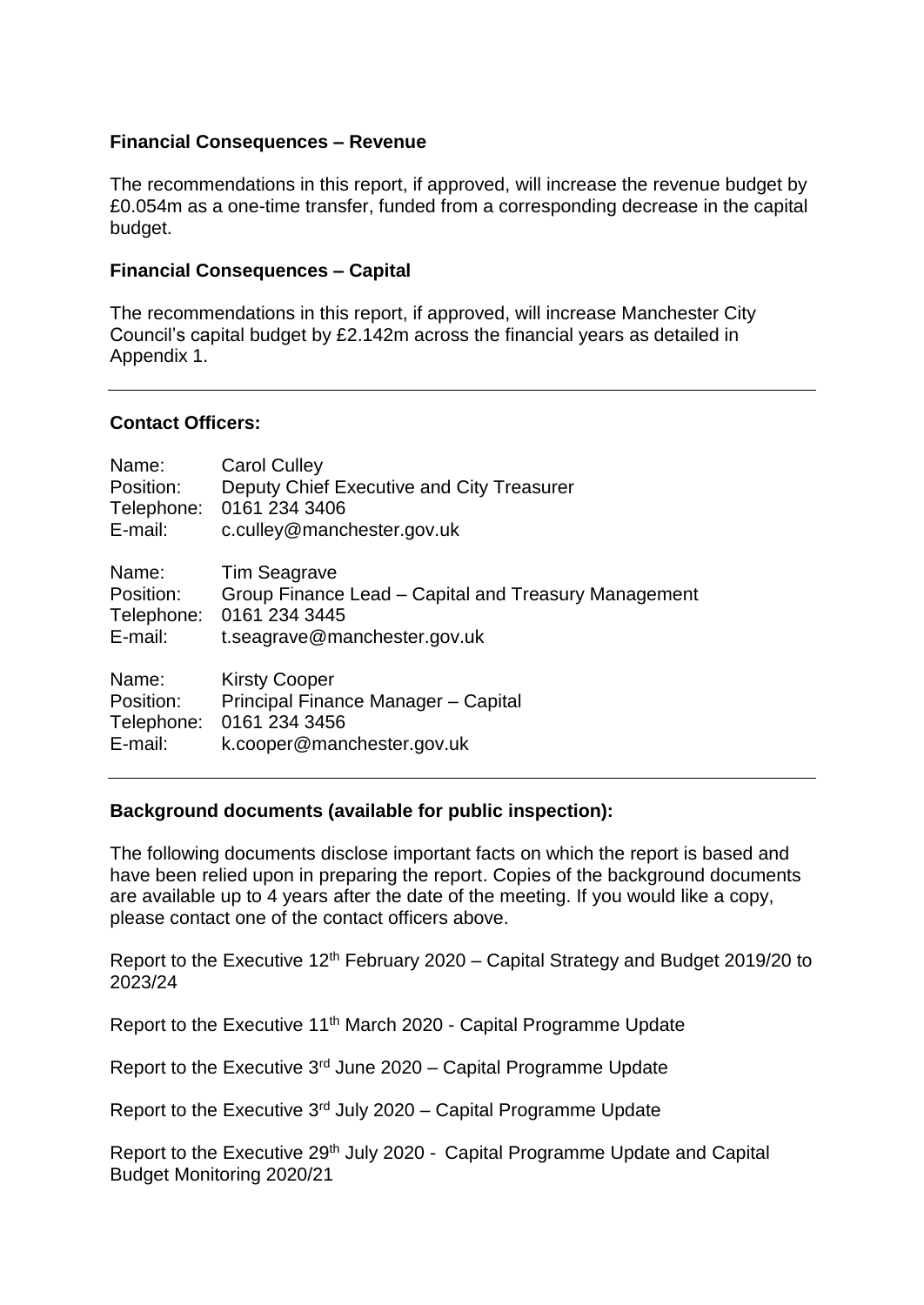Report to the Executive 9th September 2020 – Capital Programme Update

Report to the Executive 14<sup>th</sup> October 2020 - Capital Programme Update and Capital Budget Monitoring 2020/21

Report to the Executive 11<sup>th</sup> November 2020 – Capital Programme Update Report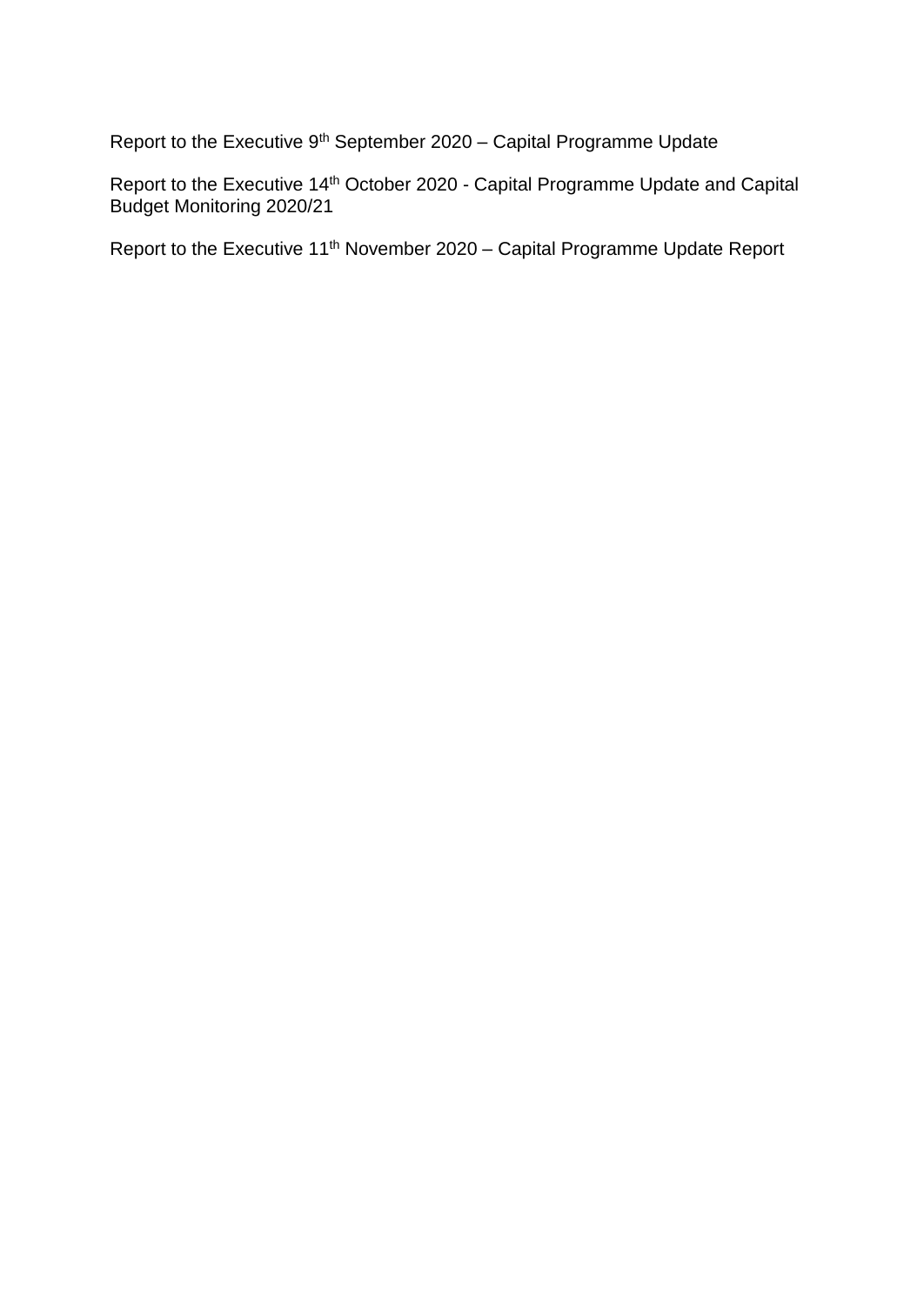#### **1.0 Introduction**

1.1 This report outlines the requests for changes to the capital budget from 2020/21.

#### **2.0 Background**

- 2.1 In February each year the Executive receives a report on the capital budget for the forthcoming five financial years and approves a series of recommendations to the City Council which then constitute the approval of the five-year capital programme. Proposals for the capital budget were presented to the Executive on 12<sup>th</sup> February 2020.
- 2.2 The capital programme evolves throughout the financial year, and as new projects are developed, they will be reviewed under the current governance framework and recommendations made regarding whether they should be pursued.
- 2.3 The following requests for a change to the programme have been received since the previous report to the Executive on 11th November 2020.
- 2.4 Note that where requests are made in the report to switch funding from capital to revenue and to fund the revenue spend from the Capital Fund, this is a funding switch from within the capital programme and will not have a negative impact on the Fund itself.
- 2.5 For the changes requested below, the profile of the increase, decrease or virement is shown in Appendix 1 for each of the projects.

# **3.0 City Council's Proposals Requiring Specific Council Approval**

- 3.1 The proposals which require Council approval are those which are funded by the use of reserves above a cumulative total of £2.0m, where the use of borrowing is required or a virement exceeds £0.500m. The following proposals require Council approval for changes to the capital programme:
- 3.2 ICT End User Devices. The project will deliver ICT equipment to ensure Manchester City Council employees and Members are allocated end-user devices to meet the needs of their roles, replacing equipment that currently does not support the functionality that everyone requires to work effectively. A substantial amount of equipment that is past end of life and longer meets our needs including WYSE Terminals (3000+) will be replaced, supporting flexible working, as well as delivering better asset management and moving to a centralised process for distribution and replacement of equipment. Where the equipment is of a suitable specification it will be reused within MCC however if not, it will be sent for recycling to an accredited recycling company.
- 3.3 The new devices will maximise the benefits of the Microsoft 365 migration, new telephony and will support future new technologies that rely on a web browser to deliver application functionality. A capital budget virement of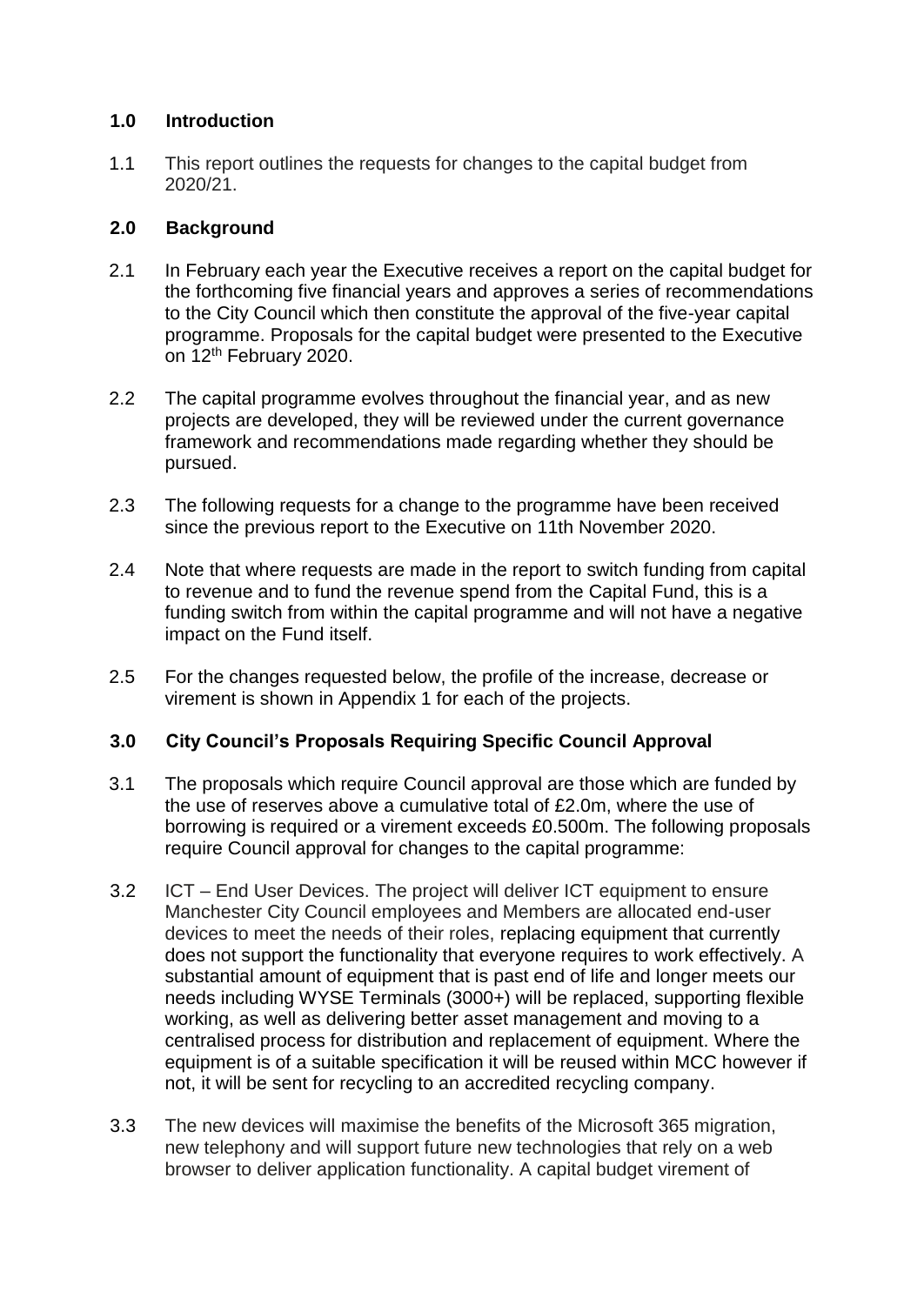£2.888m in 2021/22 and £0.727m in 2022/23 is requested, funded by Unallocated ICT Investment Budget.

- 3.4 Children's Services Our Lady's RC High School Permanent. Works and investment have been identified to increase the school's capacity from a 5FE (Form Entry) to a 6FE school for September 2022. This project is in response to ongoing growth in demand for secondary places in north Manchester. A capital budget virement of £0.100m in 2020/21, £1.800m in 2021/22 and £0.500m in 2022/23 is requested, funded by Unallocated Education Basic Needs Grant Budget.
- 3.5 ICT Network Refresh Programme. The Programme aims to upgrade the network services that underpin every ICT service and digital technology used by the Council. Upon completion, the programme will provide a suite of network solutions and services that can be scaled up/down with minimum costs to adapt to future changes in the way we use our buildings, supporting other key initiatives such as the End User Device (EUD) strategy, that are reliant on the replacement of legacy network technologies. This programme is a fundamental step in the Council's ability to support Our Ways of Working and the future rollout of technology to support a more flexible workforce post COVID19.
- 3.6 The two component projects that make up the Network Refresh Programme are the delivery of a new, scalable Wide Area Network (WAN) that delivers adequate and appropriate bandwidth to all sites, and the physical replacement of communications room hardware, and deployment of corporate and public Wi-Fi across the operational estate. Potential grant funding from the Department for Digital, Culture, Media and Sports (DCMS), has resulted in a change to the delivery of this programme and delivery of the new WAN will now precede other activities associated with the programme, in alignment with the deadlines for securing the DCMS grant funding.
- 3.7 Competitive procurement exercises have been undertaken for both component projects of the Network Refresh Programme, and a contract award report for the delivery of the new WAN approved. This additional funding will facilitate the contract award for the physical replacement of communications room hardware and deployment of Wi-Fi. A capital budget virement of £3m in 2021/22 is requested, funded by Unallocated ICT Investment Budget.

# **4.0 Proposals Not Requiring Specific Council Approval**

4.1 The proposals which do not require Council approval and only require Executive approval are those which are funded by the use of external resources, use of capital receipts, use of reserves below £2.0m, where the proposal can be funded from existing revenue budgets or where the use of borrowing on a spend to save basis is required. The following proposals require Executive approval for changes to the City Council's capital programme: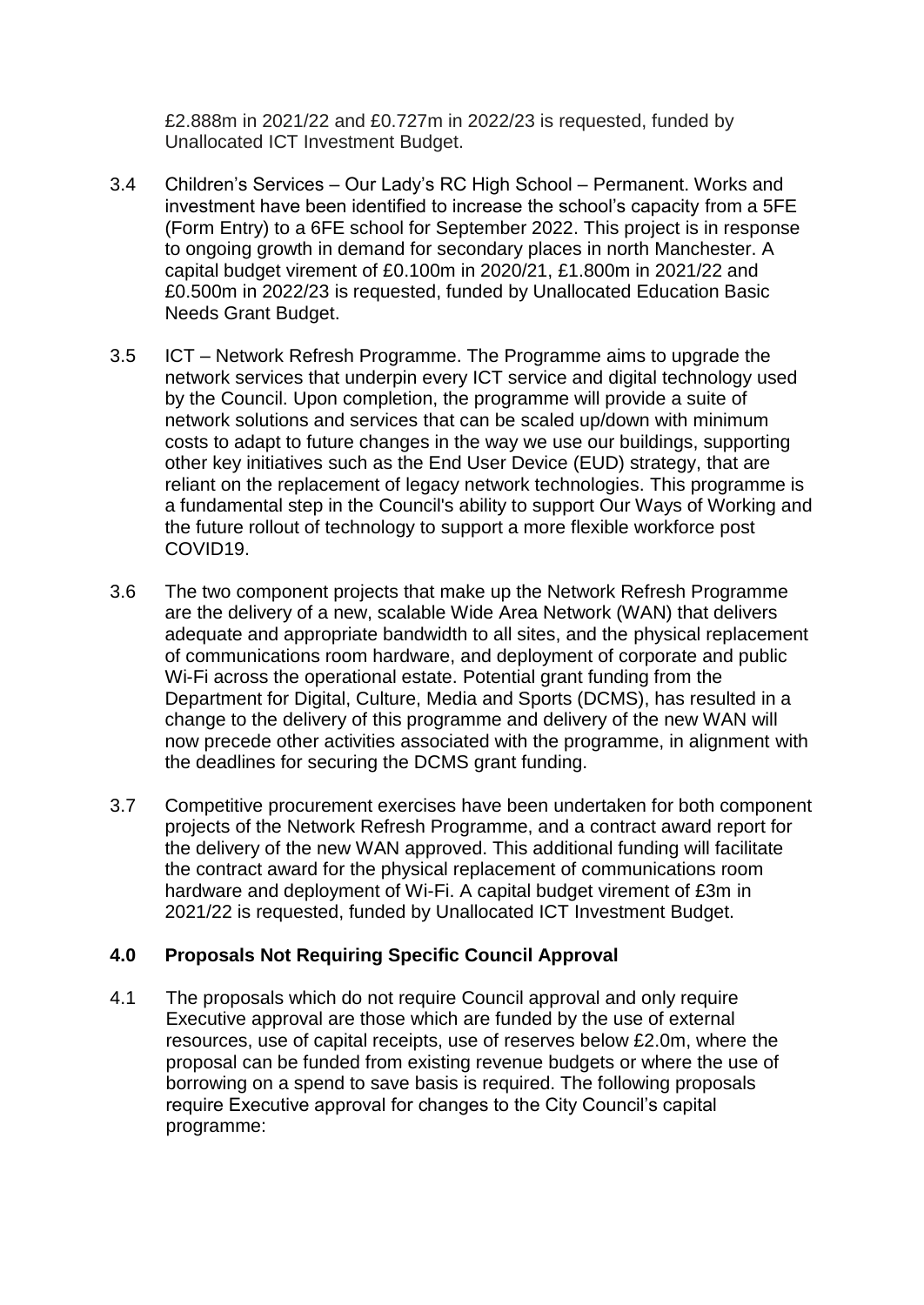- 4.2 Children's Services Special Capital Fund Grange School Expansion. This project will increase the capacity of Grange School from 190 to 220 places for SEND pupils aged 4-19 with an Education, Health, and Care Plan (EHCP) and is part of the Council's ongoing response to rising demand for school places. A capital budget virement of £0.195m is requested, funded by Unallocated Special Education Needs grant.
- 4.3 Highways Services Northern Eastern Gateway Walking and Cycling Scheme Accelerated Works. The overall scheme will create a continuous east-west walking and cycling route, linking neighbourhoods in the north and east city centre fringe. Connecting the neighbourhoods of Ancoats, New Islington, New Cross, New Town, Redbank, and the Green Quarter, linking the New Islington Metrolink with the proposed M62 Express Bus Corridor and improving walking and cycling access to the city centre and key public transport nodes. Works will include segregation of pedestrians and vehicles, including the extension of existing footways where appropriate and modal filtering in the form of physical barriers and signage.
- 4.4 This initial accelerated works phase will start at Pollard street and run through Ancoats/New Cross to Cheetham Hill Road and will include a full junction improvement of the Pollard street/Great Ancoats street junction. This links to the Great Ancoats Street works due to finish in early 2020. Cycle infrastructure was not included in the Great Ancoats Street Project as this scheme was seen as complimentary with less impact on traffic. By progressing early works, this will provide the cycling infrastructure needed along the route. The overall scheme has been given programme entry approval by Mayors Challenge Fund, full funding will be agreed based on the business case, see funding strategy in section 5.0. A capital budget increase of £0.437m in 2020/21 and £1.309m in 2021/22 is requested, funded by External Contribution.
- 4.5 Highways Services Manchester Cycleway Early Works. The scheme will provide upgraded pedestrian and cycle facilities along the Fallowfield Loop route with improvements from a safety, access, lighting and ecological perspective. The early works provide an opportunity to demonstrate a joined up, programme approach by making improvements where the route crosses the Hyde Road widening project due to complete in January 2021. The overall scheme has been given programme entry approval by Mayors Challenge Fund, full funding will be agreed based on the business case, see funding strategy in section 5.0. A capital budget increase of £0.450m in 2020/21 is requested, funded by External Contribution.
- 4.6 ICT Resident and Business Digital Experience Platform Additional Funding. As part of the future Council initiative, the Resident and Business Digital Experience programme will transform the digital experience and customer journey that is offered to residents and businesses of Manchester City Council. To establish that programme, Manchester City Council are currently working with a partner to undertake a series of discovery sessions and a technology review to help establish a blueprint, programme plan and a business case to progress.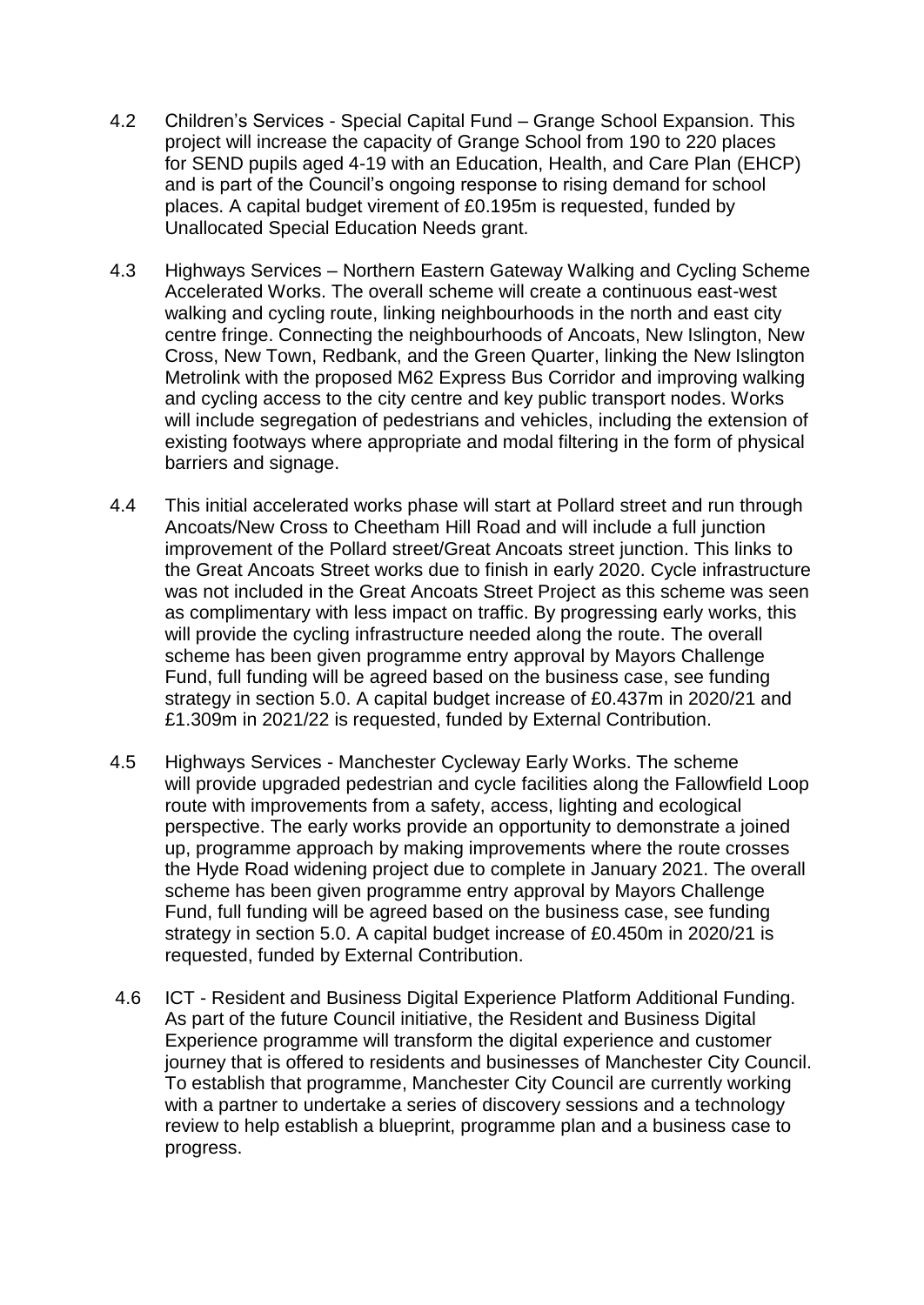4.7 The engagement sessions with the business, members and residents have started and there has been a positive uptake, exceeding initial expectations from every area. Therefore, the Senior Responsible owner in conjunction with the Project Board and Team are recommending that the project is extended by a further 4 weeks and therefore requesting this additional funding. This will accommodate further engagement sessions and to enable our partner to document their findings in a timely manner which will inform the blueprint, programme plan and the business case. A capital budget decrease of £0.054m is requested and approval of a corresponding transfer of £0.054m to the revenue budget, funded by capital fund.

#### **5.0 Funding strategy to progress Mayor's Challenge Fund (MCF) accelerated works**

- 5.1 In March 2018, the Greater Manchester Combined Authority (GMCA) approved an allocation of £160 million from the Transforming Cities Fund (TCF) to the Mayor's Cycling and Walking Challenge Fund (MCF), with the Fund receiving an allocation of £10 million in 2018/19 and £50 million per annum thereafter for three years (2019/20-2021/22). The Fund is to support the delivery of infrastructure in line with the proposals in the Cycling and Walking Commissioner's Made to Move report and the emerging 'Streets for All' Strategy. Manchester currently has approval from TfGM for programme entry for 9 schemes with an estimated value of circa £50m.
- 5.2 Although programme entry secures project funding while proposals are developed, the MCF process requires approvals at numerous scheme development milestones. This approval process extends project programmes, especially for larger and more complex schemes with budgets over £5m which require outline and full MCF business case approval. The Highways capital programme has a number of associated benefits whereby interdependencies exist between MCF and other Highways' schemes or deliverables are key to achieving priority outcomes for residents or businesses. Examples of this include supporting the economic recovery post lockdown through permanent infrastructure to enable tables and chairs to be located in the public realm in the Northern Quarter or ensuring works in the Northern Eastern Gateway and Manchester Cycleway tie in with the completion of the Great Ancoats Scheme and Hyde Road Scheme, respectively. To achieve these broader programme outcomes and benefits, approval is sought to cash flow early works for MCF schemes for spend in 2020/21 through use of Borrowing via the Highways Development Fund. The Development Fund will be reimbursed from the MCF as funding is claimed. There is little or no risk identified through this approach to either the Highways Development Fund or access to MCF funding allocated to Manchester.

#### **6.0 Delegated budget Approvals**

6.1 There have been increases to the programme totalling £2.060m as a result of delegated approvals since the previous report to the Executive on 11<sup>th</sup> November 2020. These are detailed at Appendix 2.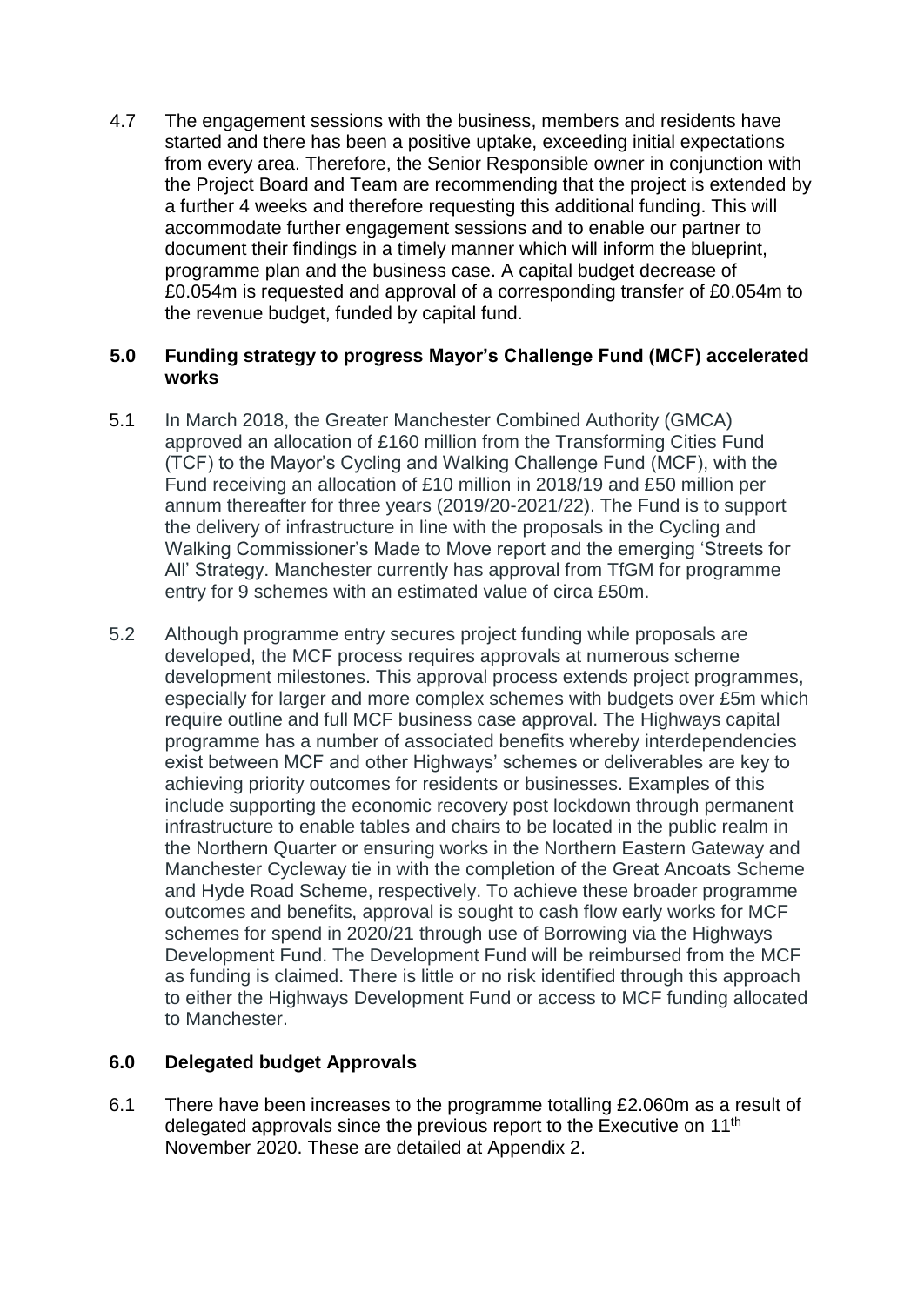# **7.0 Update on Public Sector Decarbonisation Scheme Bid**

- 7.1 In July 2020 the Chancellor announced £1bn of grant funding would be made available as part of a range of measures to support economic recovery in response to COVID-19 for investment in decarbonisation of public estates.
- 7.2 The Public Sector Decarbonisation Scheme is focused on energy efficiency in public buildings and in particular measures which decarbonise heat. The programme had short timescales for bidding (opened mid-October 2020 and closes early January 2021) and requires bidders to fully complete their programmes (all purchases and installations complete and fully spent) by end of September 2021. These are extremely challenging timescales, but this funding offers the chance for significant investment in the Council's estate of a kind that would not be able to be funded without this type of grant funding support.
- 7.3 With the support of the City Council's Economic Recovery Group (chaired by the Leader) and Zero Carbon Co-ordination Group, MCC agreed to join a Greater Manchester Combined Authority (GMCA) bid to the scheme, on the basis that a larger single bid would be more attractive to Government and Salix (the body delegated to allocate and manage the funding on behalf of BEIS). The total combined Greater Manchester (GM) bid collated by GMCA was submitted on 23rd November including 15 GM partners for a total value £80.7m. The MCC bid totalled £22.9m, with a projected carbon saving of 2,303 tCO2e per annum. The MCC bid was developed with our energy services partner Ameresco and covers 13 buildings.

# **8.0 Medieval Quarter and Glade of Light Memorial**

- 8.1 In 2018 £2m was approved to deliver the initial phase of public realm investment within the Medieval Quarter supporting the masterplan by Simpson Haugh that was submitted in 2016, a landscaping scheme was approved in 2019. This scheme was put on hold as the location was considered appropriate for the May 2017 Arena bomb attack memorial and, after consultation, the Medieval Quarter was selected as the location of the memorial. The Glade of Light memorial has become a new addition to the landscaping scheme and has now been integrated into the masterplan. The Glade of Light is located at the centre of a new river park public space and will add to the series of green spaces in the city centre and a place of remembrance.
- 8.2 External funding has been secured for the scheme and £1.137m has been approved for work to be completed by November 2021.

# **9.0 Update on The Factory Cultural Recovery Fund Grant**

9.1 The City Council has been successful in its application to the Cultural Capital Kickstart Fund for the Factory Project, the application was for £21m, as detailed in the Report to Executive on the 14 October and to Council on the 28 October 2020. The fund is to support existing Arts Council capital projects to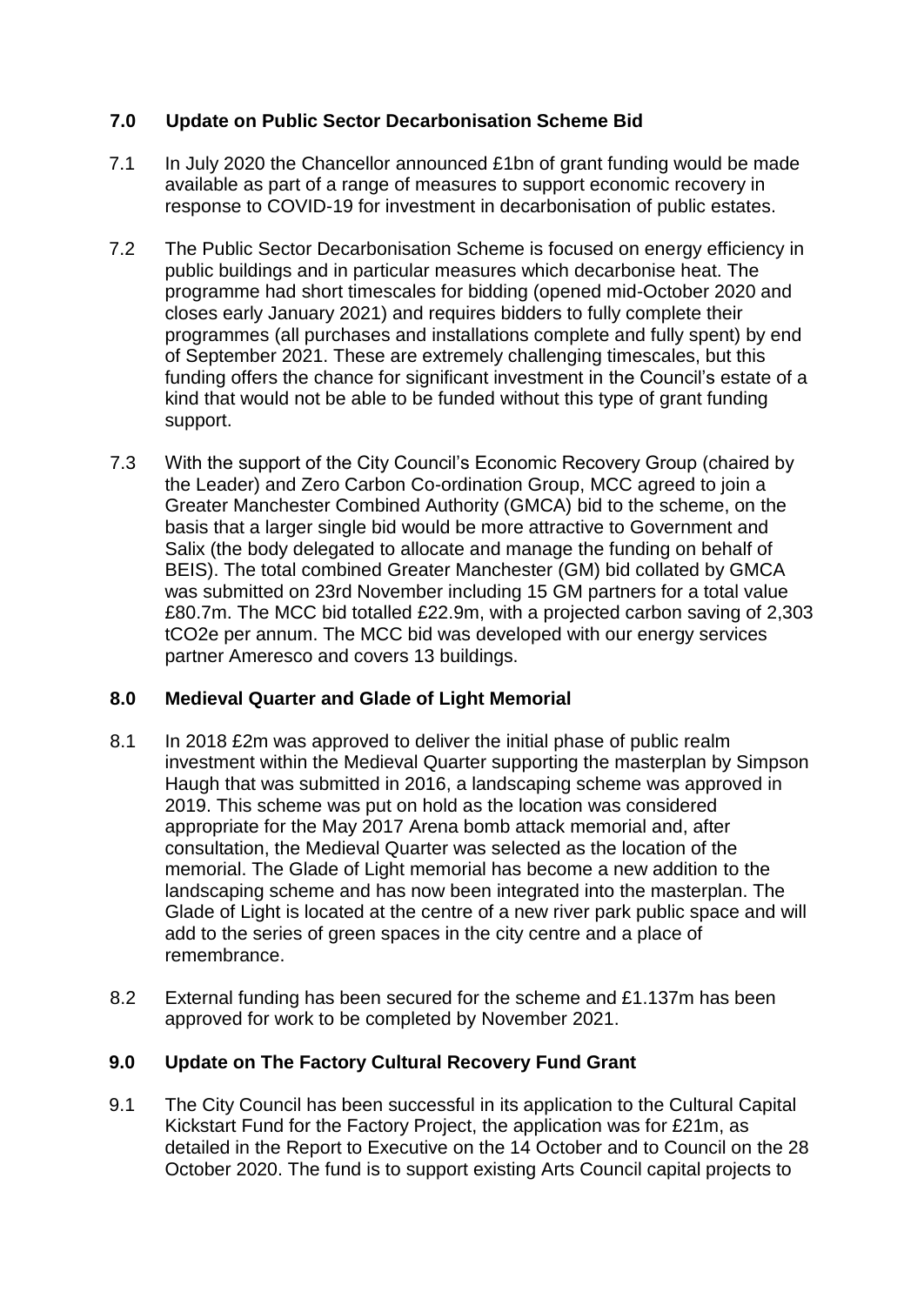assist with the impact of COVID-19 on projects due to increased capital costs. The grant must relate to expenditure between January and April 2020.

# **10.0 Prudential Performance Indicators**

- 10.1 If the recommendations in this report are approved the General Fund capital budget will increase by £2.142m, across financial years as detailed in Appendix 1.
- 10.2 This will also result in an increase in the prudential indicator for Capital Expenditure in corresponding years. Monitoring of all prudential indicators is included within the Capital Monitoring Report during the year.
- 10.3 There is an increase in the requirement for prudential borrowing, however, this has already been assumed within the City Council's revenue budget and therefore there is no impact on the City's Council Tax.

# **11.0 Contributing to a Zero-Carbon City**

11.1 All capital projects are reviewed throughout the approval process with regard to the contribution they can make to Manchester being a Zero-Carbon City. Projects will not receive approval to incur costs unless the contribution to this target is appropriate.

# **12.0 Contributing to the Our Manchester Strategy**

# **(a) A thriving and sustainable city**

12.1 Contributions to various areas of the economy including investment in ICT services, housing, and leisure facilities.

# **(b) A highly skilled city**

12.2 Investment provides opportunities for the construction industry to bid for schemes that could provide employment opportunities at least for the duration of contracts.

# **(c) A progressive and equitable city**

12.3 Improvements to services delivered to communities and enhanced ICT services.

# **(d) A liveable and low carbon city**

12.4 Investment in cultural and leisure services and housing.

# **(e) A connected city**

12.5 Through investment in ICT and the City's infrastructure of road networks and other travel routes.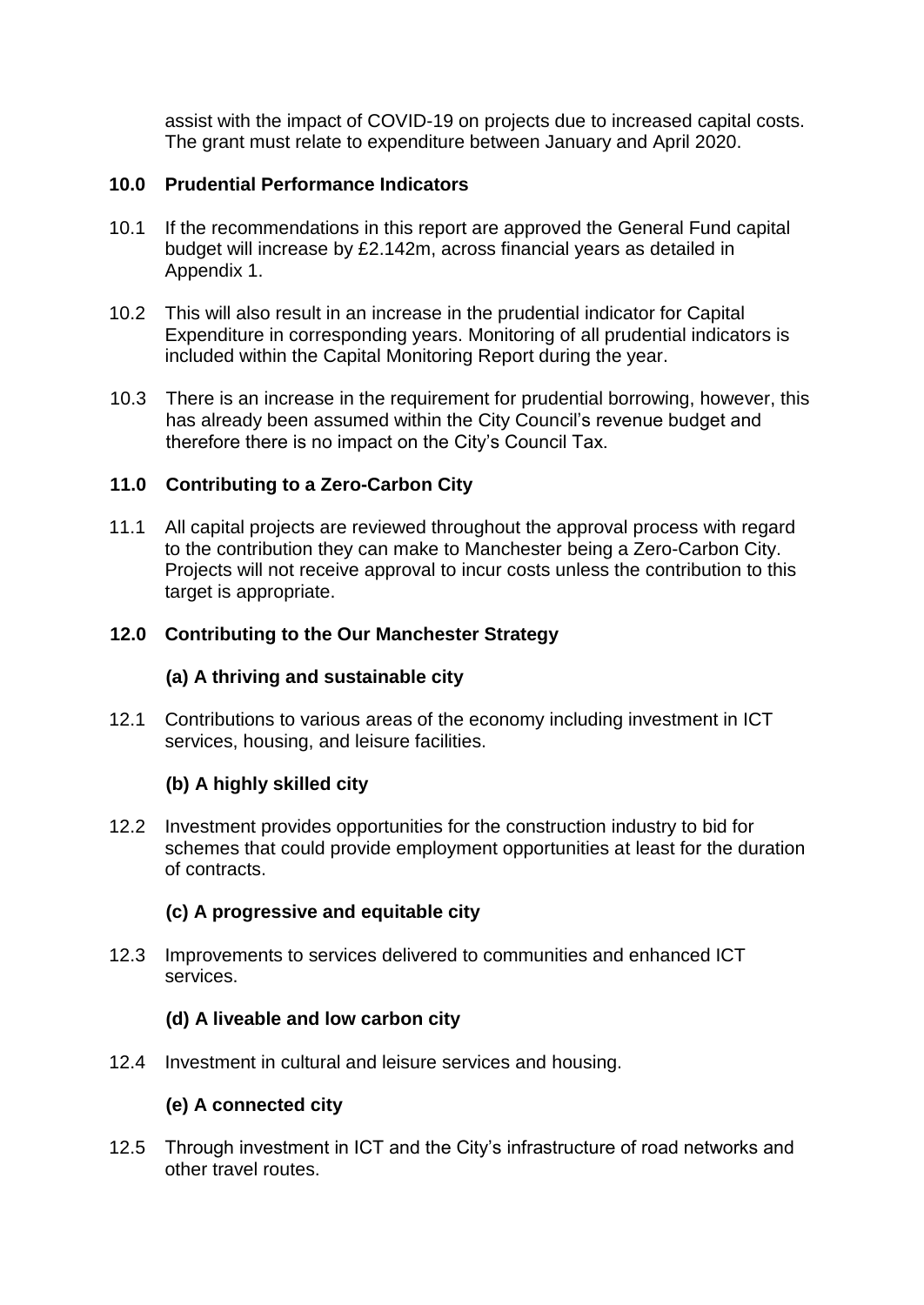# **13.0 Key Policies and Considerations**

# **(a) Equal Opportunities**

13.1 None.

#### **(b) Risk Management**

13.2 Risk management forms a key part of the governance process for all capital schemes. Risks will be managed on an ongoing and project-by-project basis, with wider programme risks also considered.

#### **(c) Legal Considerations**

13.3 None.

#### **14.0 Conclusions**

- 14.1 The Capital budget of the City Council will increase by £2.142m, if the recommendations in this report are approved.
- 14.2 The revenue budget of the City Council will increase by £0.054m, funded from a corresponding decrease in the capital budget via Capital fund, if the recommendations in this report are approved.

#### **15.0 Recommendations**

15.1 The recommendations appear at the front of this report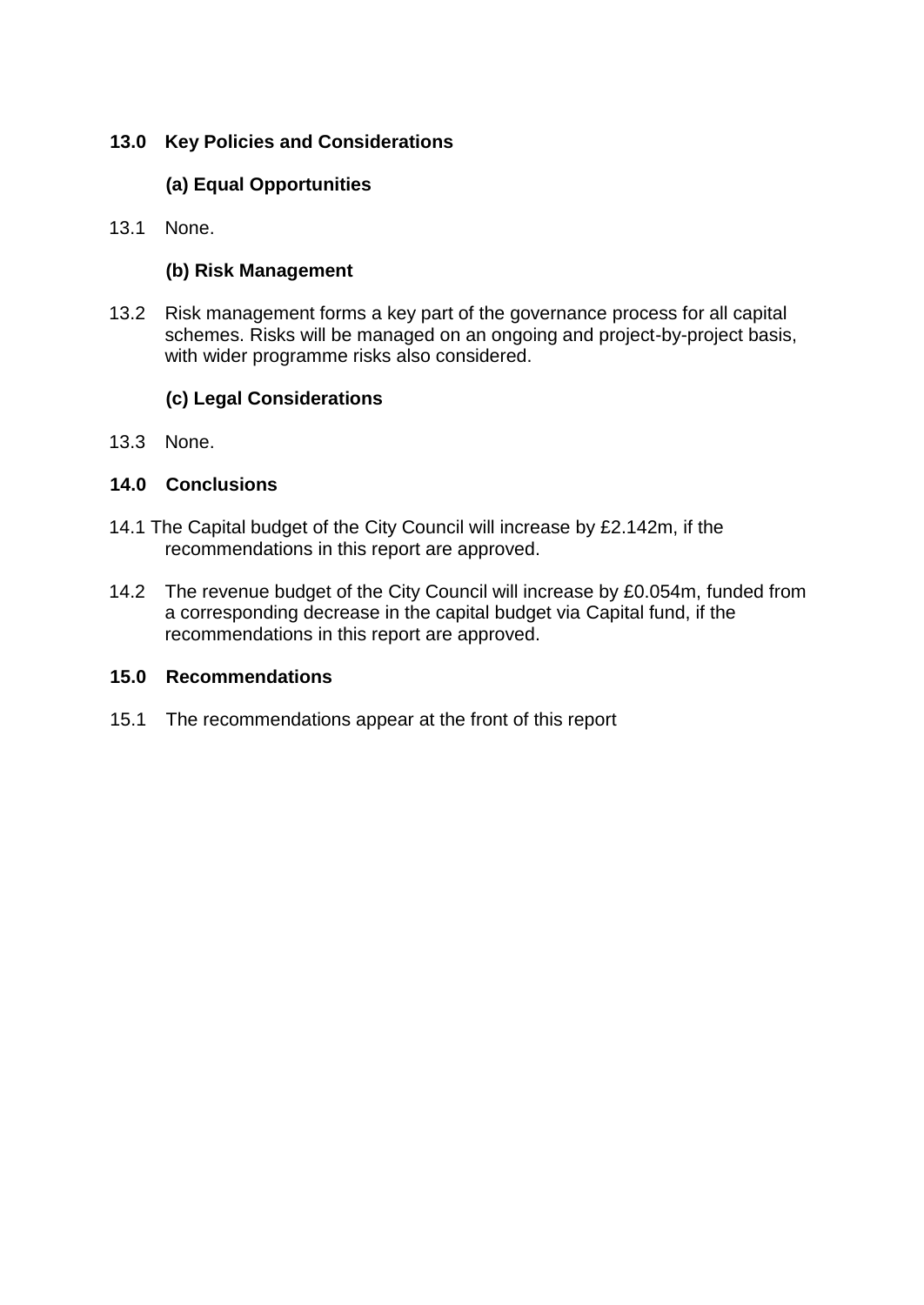# **Appendix 1 - Requests for Adjustments to the Capital Budget Provision**

| <b>Dept</b>                                               | lScheme                                                                        | Funding                                                           | 2020/21<br>£'000 | 2021/22<br>£'000 | 2022/23<br>£'000 | <b>Future</b><br>£'000 | <b>Total</b><br>£'000 |
|-----------------------------------------------------------|--------------------------------------------------------------------------------|-------------------------------------------------------------------|------------------|------------------|------------------|------------------------|-----------------------|
| <b>Council Approval Requests</b>                          |                                                                                |                                                                   |                  |                  |                  |                        |                       |
| <b>ICT</b>                                                | <b>End User Devices</b>                                                        | Borrowing                                                         |                  | 2,888            | 727              |                        | 3,615                 |
| <b>ICT</b>                                                | <b>ICT Investment Budget</b>                                                   | Borrowing                                                         |                  | $-2,888$         | $-727$           |                        | 3,615                 |
| <b>Children's Services</b>                                | Our Lady's RC High School - Permanent                                          | <b>Government Grant</b>                                           | 100              | 1,800            | 500              |                        | 2,400                 |
| <b>Children's Services</b>                                | <b>Education Basic Need Grant Unallocated</b>                                  | <b>Government Grant</b>                                           | $-100$           | $-1,800$         | $-500$           |                        | $-2,400$              |
| <b>ICT</b>                                                | Network Refresh Project                                                        | Borrowing                                                         |                  | 3,000            |                  |                        | 3,000                 |
| <b>ICT</b>                                                | <b>ICT Investment Budget</b>                                                   | Borrowing                                                         |                  | $-3,000$         |                  |                        | $-3,000$              |
| <b>Total Council Approval Requests</b>                    |                                                                                |                                                                   | $\mathbf{0}$     | 0                | $\bf{0}$         | $\mathbf{0}$           | 0                     |
| <b>Executive Approval Requests</b><br>Children's Services | Special Capital Fund - Grange School                                           | <b>Government Grant</b>                                           | 195              |                  |                  |                        | 195                   |
| <b>Children's Services</b>                                | Special Educational Needs grant                                                | <b>Government Grant</b>                                           | $-195$           |                  |                  |                        | $-195$                |
| Highways Services                                         | Northern Eastern Gateway Walking and<br>Cycling                                | <b>External Contribution</b>                                      | 437              | 1,309            |                  |                        | 1,746                 |
| <b>Highways Services</b>                                  | <b>Manchester Cycleway Early Works</b>                                         | <b>External Contribution</b>                                      | 450              |                  |                  |                        | 450                   |
| <b>ICT</b>                                                | <b>Resident and Business Digital Experience</b><br>Platform Additional Funding | Borrowing reduction,<br>funding switch via<br><b>Capital Fund</b> | $-54$            |                  |                  |                        | $-54$                 |
| <b>Total Executive Approval Requests</b>                  |                                                                                | 833                                                               | 1,309            | 0                | 0l               | 2,142                  |                       |
| <b>Total Budget Adjustment Approvals</b>                  |                                                                                | 833                                                               | 1,309            | 0                | 01               | 2,142                  |                       |